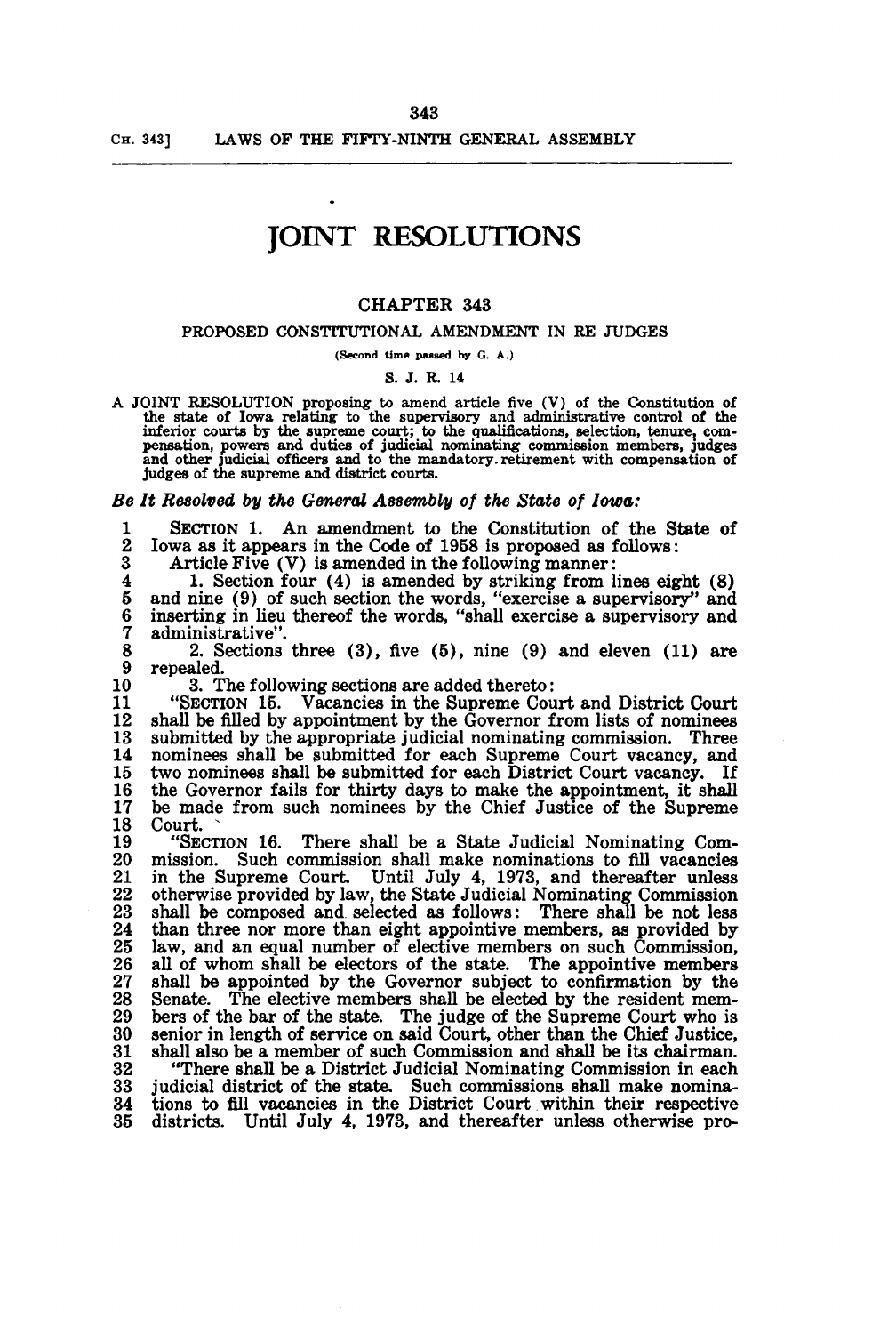36 vided by law, District Judicial Nominating-Commissions shall be com-37 posed and selected as follows: There shall be not less than three nor 38 more than six appointive members, as provided by law, and an equal 39 number of elective members on each such commission, all of whom 40 shall be electors of the district. The appointive members shall be elected 41 appointed by the Governor. The elective members shall be elected 41 appointed by the Governor. The elective members shall be elected 42 by the resident members of the bar of the district. The district judge 42 by the resident members of the bar of the district. The district judge of such district who is senior in length of service shall also be a mem-<br>44 ber of such commission and shall be its chairman. 44 ber of such commission and shall be its chairman.<br>45 <br>The consideration shall be given to area repr

45 "Due consideration shall be given to area representation in the 46 appointment and election of Judicial Nominating Commission mem-47 bers. Appointive and elective members of Judicial Nominating 48 Commissions shall serve for six year terms, shall be ineligible for a 49 second six year term on the same commission, shall hold no office of 49 second six year term on the same commission, shall hold no office of 50 profit of the United States or of the state during their terms, shall be 50 profit of the United States or of the state during their terms, shall be 51 chosen without reference to political affiliation, and shall have such 51 chosen without reference to political affiliation, and shall have such 52 other qualifications as may be prescribed by law. As near as may be. 52 other qualifications as may be prescribed by law. As near as may be, 53 the terms of one-third of such members shall expire every two years. 53 the terms of one-third of such members shall expire every two years.<br>54 "SECTION 17. Members of all courts shall have such tenure in<br>55 office as may be fixed by law, but terms of Supreme Court Judges shall 55 office as may be fixed by law, but terms of Supreme Court Judges shall<br>56 be not less than eight years and terms of District Court Judges shall 56 be not less than eight years and terms of District Court Judges shall 57 be not less than six years. Judges shall serve for one year after ap-58 pointment and until the first day of January following the next<br>59 judicial election after the expiration of such year. They shall at such 59 judicial election after the expiration of such year. They shall at such  $60$  judicial election stand for retention in office on a separate ballot 60 judicial election stand for retention in office on a separate ballot 61 which shall submit the question of whether such judge shall be re- $62$  tained in office for the tenure prescribed for such office and when such 62 tained in office for the tenure prescribed for such office and when such  $63$  tenure is a term of years, on their request, they shall, at the judicial 63 tenure is a term of years, on their request, they shall, at the judicial election next before the end of each term, stand again for retention 65 on such ballot. Present Supreme Court and District Court Judges. 65 on such ballot. Present Supreme Court and District Court Judges, 66 at the expiration of their respective terms, may be retained in office 67 in like manner for the tenure prescribed for such office. The General 67 in like manner for the tenure prescribed for such office. The General 68 Assembly shall prescribe the time for holding judicial elections. 68 Assembly shall prescribe the time for holding judicial elections.<br>69 <br>
"SECTION 18. Judges of the Supreme Court and District (

69 "SECTION 18. Judges of the Supreme Court and District Court 70 shall receive salaries from the state, shall be members of the bar of the 71 state and shall have such other qualifications as may be prescribed by 72 law. Judges of the Supreme Court and District Court shall be in-73 eligible to any other office of the state while serving on said court and 74 for two years thereafter, except that District Judges shall be eligible 75 to the office of Supreme Court Judge. Other judicial officers shall be 76 selected in such manner and shall have such tenure, compensation 77 and other qualification as may be fixed by law. The General 78 Assembly shall prescribe mandatory retirement for Judges of the 79 Supreme Court and District Court at a specified age and shall provide 80 for adequate retirement compensation. Retired judges may be sub-<br>81 ject to special assignment to temporary judicial duties by the Supreme 81 ject to special assignment to temporary judicial duties by the Supreme 82 Court, as provided by law." Court, as provided by law."

1 SEC. 2. The foregoing proposed amendment to the Constitution<br>2 of Iowa, having been adopted and agreed to by the Fifty-eighth (58th) 2 of Iowa, having been adopted and agreed to by the Fifty-eighth (58th)<br>3 General Assembly, thereafter duly published, and now adopted and 3 General Assembly, thereafter duly published, and now adopted and 4 agreed to by the Fifty-ninth (59th) General Assembly in this Joint 4 agreed to by the Fifty-ninth (59th) General Assembly in this Joint<br>5 Resolution, shall be submitted to the people at a special election to be held for that purpose at the same time and in conjunction with the

344